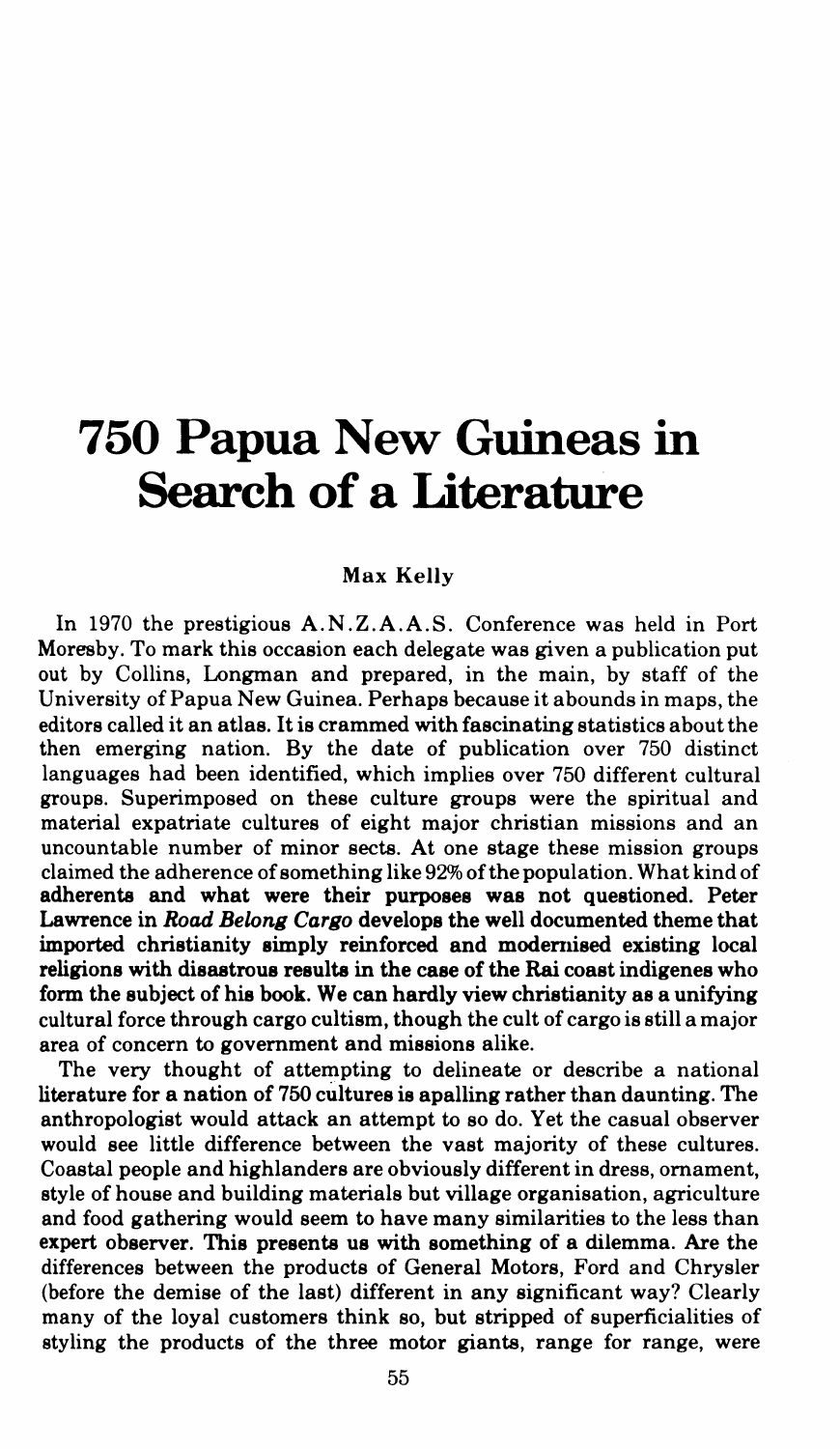remarkably similar in price, performance and engineering. In like manner, can we argue that the similarities between at least large groups of Papua New Guinea cultures are more important than the differences? (Except, of course, to the anthropologists.) Broadly speaking all cultures share one important factor. They had no written tradition until the arrival of the foreigners who were usually missionaries. An attempt to develop a vernacular literacy is very new indeed. There is, shared by almost all cultures, an oral tradition of myth and story. In addition there is universally a non-technological culture in the European sense though not an unskilful one, an extended family system, and a subsistence food producing way of life. Dance, decoration of goods and persons and some form of music is also shared. Most cultures have also some spiritual beliefs, usually of the kind labelled *animist.* 

Until the late nineteenth century, what is now the nation of Papua New Guinea was a number of islands, some large, many small, inhabited by groups of slash and burn agriculturalists, fishermen and hunters who scrubbed along with minor wars, raids and cooperative ventures more or less successfully. The penetration of European missionaries heralded the annexing of the islands by the British, Germans and Dutch and later the Australians who inherited the British sector, and the German part as well by League of Nations mandate after the First World War. The period from the late nineteenth century until the Second World War can reasonably be called the first period of colonial exploitation. During this period there was little attempt to change the indigenous population and their way of life. Such wealth as was possible was taken from the land, the Bulolo Valley gold, for example, and the native people when used at all were in conditions little better than slavery, though naturally nobody called them slaves. The second period of colonial exploitation dates from the Second World War. Those years saw a strong but patchy upsurge in attempts to 'educate' the native people in low-level European skills, a tremendous rise in exploratory and administrative activity, the employment of younger natives in minor administrative posts, a more sophisticated wealth removal in forms like coffee and timber and the rise of nationalism, albeit a somewhat 'parochial' one. The last owed some of its origins to well-intentioned and doubtless sincere emotive farewells by Australian soldiers who promised goodies from the future to their erstwhile loyal 'Fuzzy Wuzzy Angels'. Alas the goodies proved to be subject to the Protestant Ethic and most Papua New Guineans had little cash nor means of earning very much. This period was also characterised by expatriate masters who genuinely loved the people, though with a strong paternalism and almost as much superiority as the arrogant whites of the first period.

The golden noon of the second exploitation reached its zenith in the early 1960s. Independence and self-government were now seen as feasible goals, but not in its near future. Then the United Nations, men like Michael Somare and groups within Australia itself began to upset the carefully stacked cart of coconuts. By 1970 the Australian administration was mounting a major effort, somewhat too little, certainly too late, to prepare for independence within a decade. It is a tribute to a large band of patient and hardworking men both black and white that, in 1975, when it came about, it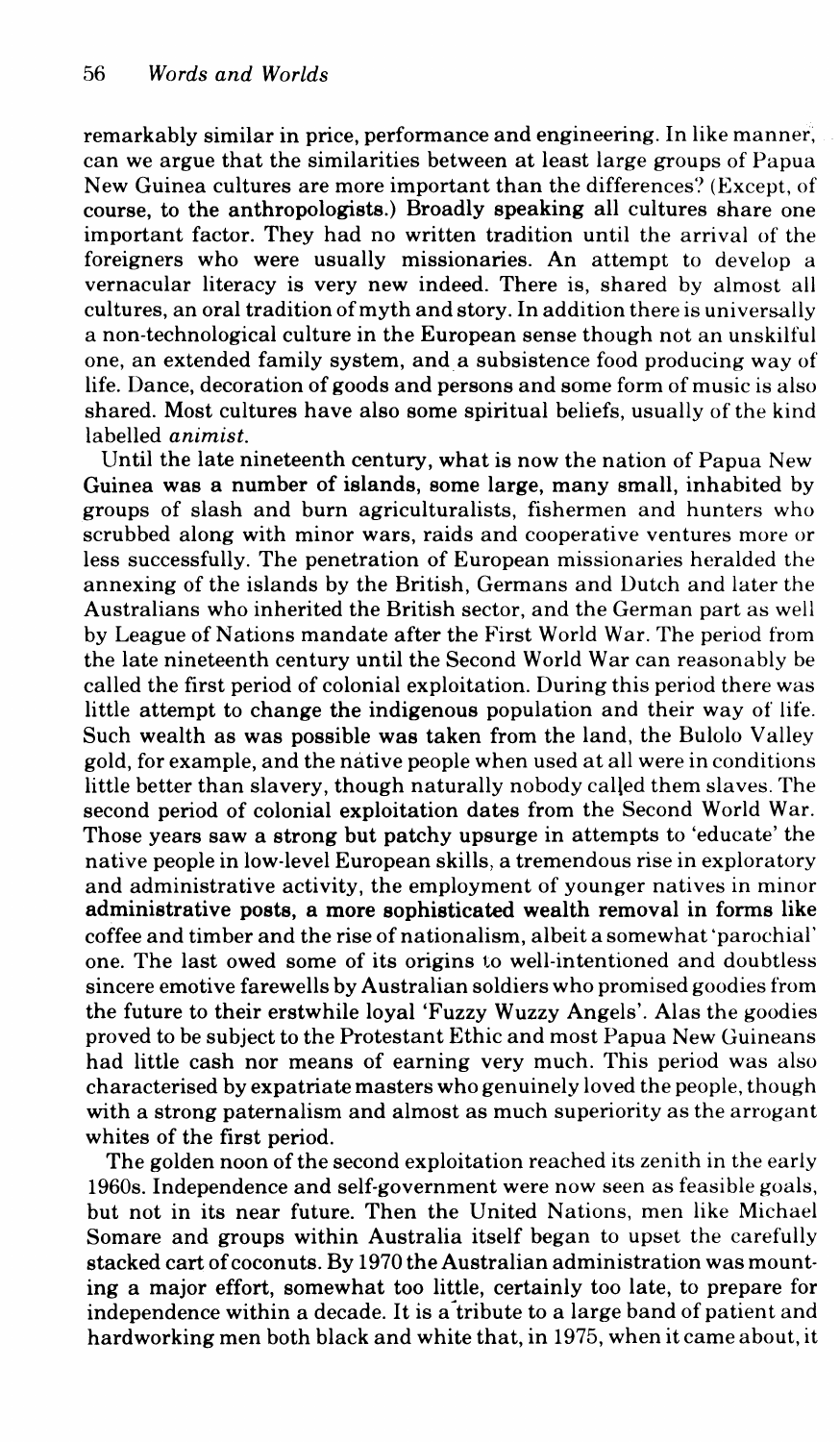was so successful. A criticism of Australian efforts in this regard was made by a small group of New Zealanders at the University of Papua New Guinea. They argued that Australia should have behaved so badly that it forced a war of liberation which would have clearly united the divergent island tribes. Perhaps such a course of action would have affected the development of prose literature for it will be argued later that independence stopped the protest writing by removing the excuse. It is a course of action most of us would oppose even at the cost of obliterating a Melanesian Dickens as stillborn.

Somewhat akin to the three periods after European contact-first and second exploitation and now independence and emergent nationhood, there are three levels of literature to be distinguished. Remember that the 750 Papua New Guineas had a long tradition of oral culture and that this continued in spite of some missionaries and encouraged by others until this day. What I call the first period ofliteratureis the 'pretty-pretty' publication. Anthropologists had been noting myths and legends for many decades but in the late 1960s a market bloomed for illustrated books relating stories and pictures. This still persists, though less commonly. The characteristic of such publication is the Anglicisation (or Europeanisation) of the story and the selection of the more 'romantic' styles of story. Authors are often coy about the degree to which their text is a direct translation. The following extract could not possibly be close to the vernacular original in any of the vernaculars known to me.

The night was full of the voices of the bush and in the background was the gentle lap lap of the waves and the low groan as pebbles pulled back one over another ... *The Shark Callers,* p.57

In another publication, Glenys Kohnke, the author of *The Shark Callers,*  presents artifacts, artworks and short mythological stories. This volume is entitled *Time Belong Tumbuna.* Though much less 'Europeanised' than *The Shark Callers* it provides an interesting comparison with the style of the myths to be quoted shortly from one of the collections of the Summer Institute of Linguistics. Kohnke entitles this story "The First Taro". The origins of food plants are the subjects of many myths of Papua New Guinea over a whole geographical area. The following is the opening paragraph of Kohnke's version, and about one third of the whole.

Long ago in New Ireland there was no *taro.* The people ate sweet potato, bananas and fish. One day the women went into the bush to look for food and left the children to play in the village. The women who had walked far into the hills did not return before sundown. The children were very hungry and were thinking of food when they saw large, leafy plants come singing and dancing into the village clearing. The moonlight played along the dark, silvery green leaves and the children were frightened and hid in the houses. However, the dance of the *taro* was so graceful that the children ventured out to watch again. (p. 38)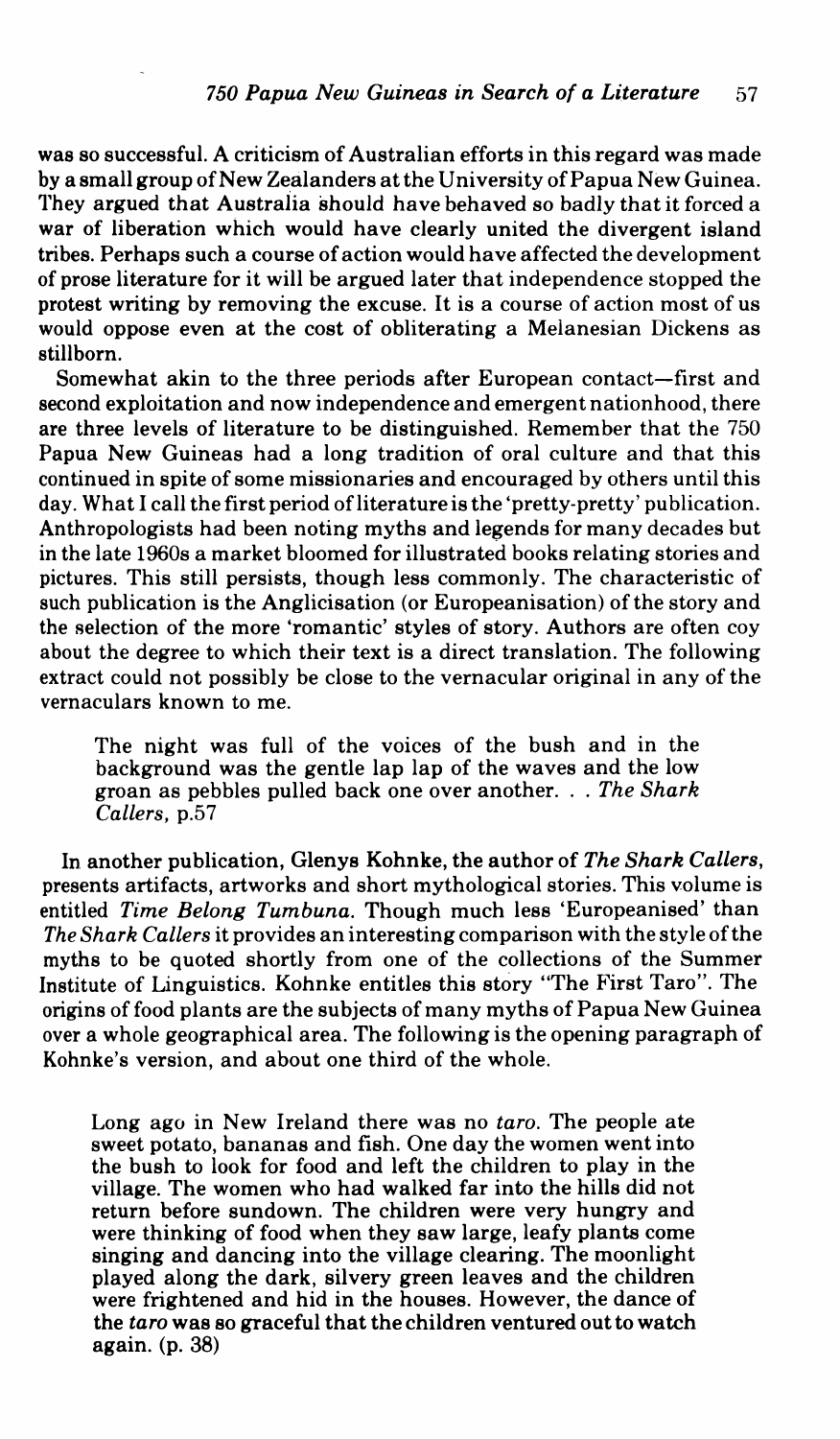*No* doubt the substance of the original story remains much the same in this version of "The First Taro" but one cannot use Kohnke's version as a source of material for a literary appreciation of the original. Some of Shakespeare's plots allegedly derive from *The Arabian Nights* but one would hardly use his plays as a source to write a criticism of the Arabian classic.

In 197 4 the Summer Institute of Linguistics published a volume edited by K.A. McElhanon, entitled *Legends from Papua New Guinea.* The prime purpose of the "S.I.L." is proselytising christianity through vernacular translations of the christian Bible. In my experience the organisation contains many true scholars and a number of those whose zeal is more obvious than their linguistic science. In the preface to this volume, McElhanon makes the point that the translations are close to the vernacular form, only being changed to remove redundancies and *to* fit the English form. I am inclined to accept this as accurate. The following extract from "The Brothers and the Old Man" has a ring of authentic translation to me, since I have tried to render stories into English myself.

There were six brothers who lived at Kambale. There was an old man who lived at Komba. One day when the six brothers built a fire at Kambale, the old man saw the smoke and came across from Komba. When he saw them he said, "Oh, my grandsons, so this is where you live!" They said, "Oh, grandfather, you have come!'' (p. 173)

Assuming my inferences about the validity of this collection are correct we can adduce some evidence as to the truth of my assertion that there are many similarities between the cultures in their stories. The following two extracts are from the food plant myths of two different groups, translated by two different people. Both concern the origin of coconuts, an important part of the diet for a considerable number of people of the islands. The first is from the Abelam people:

When the younger brother stepped back into the water to wait for more fish, the older brother quietly sneaked up, took the head and hid it in the grass. Then he sat down nearby and watched. The younger brother came up the bank, poured out the fish, and put out his hand to pick up his head. But it was not there! He groped around searching for it again and again, but he could not find it. He felt for it all around the place. Finally he fell over and died.

After the older brother was sure that his brother was dead, he gathered up all the fish in the container and took them home to his wife. As he laid them out for her to see, he lied and said, "I cut a line and threw it into the lake and caught some fish. I also dammed up the river, let the water trickle out slowly, and then I caught the fish in my hands." So he and his wife ate the fish together.

Some time later, the older brother went back to see what had happened to his younger brother's body. He found it was rotting, so he left itasitwas. Later he returned and found that a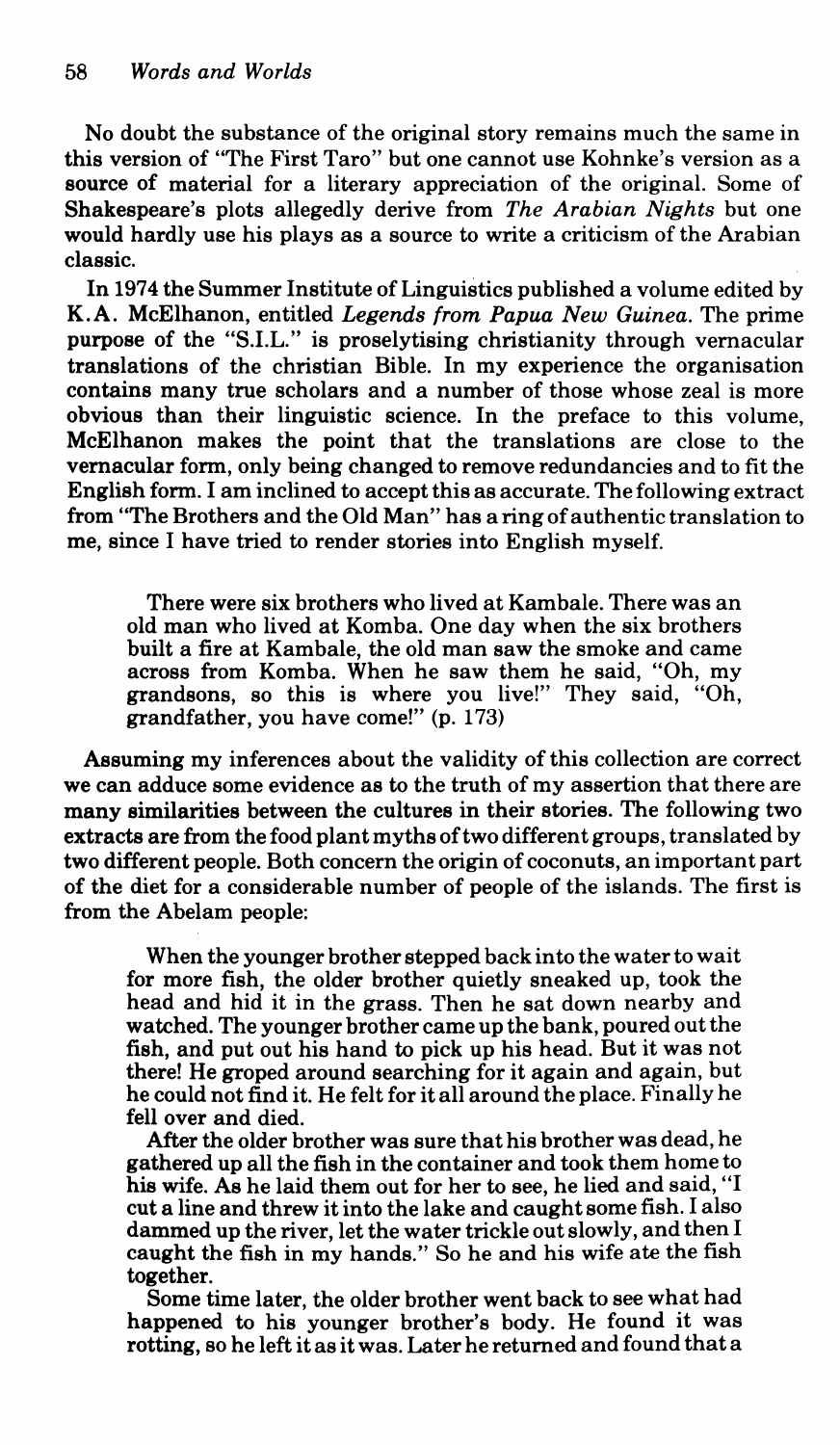very young shoot was growing out of his brother's head! Curious about this, he went back again some time later and discovered that a big leaf was ready to open. After a long time, he returned a third time and found that a strong young palm was growing there. Some months later, it began to bear fruit. When he returned again and again, he found that the coconuts were getting bigger and bigger. (p. 19)

# The second is from Rossel Island:

There was a man at Abaletti called Chima. He and his nephew went fishing in the lagoon. They were looking for clams. While Chima was waiting in the canoe, his nephew dived for the clams. But his nephew was taking the meat out of the shells and eating it in the sea. Chima said to himself, "Why hasn't my nephew come up with any clams yet? He must be eating them". So he pushed the boy down into the water with the pole and held him there until he died. He left him there for the fish to eat, and later on the boy's skull drifted ashore.

One day Chima found his nephew's skull on the shore and took it home. He cut some dry banana leaves, put the head on them, and left it in the house. It turned into a coconut. He waited and waited, and then one day a sprout came from the coconut. After that many coconuts appeared there. (p. 157)

In both these stories the coconut plant grew from the skull of a human who had been murdered and benefitted both the murderer and his people. In some contrast Hans Andersen's story "The Rose Elf' told of a plant which sprang from the victim's head being the ultimate source of revenge upon the murderer. The Papua New Guinea ideas are closer to the North American legend where maize was created from the body of Mondamin, dead after a wrestle with Hiawatha. The coconut from a human skull is probably an easily made causal link through the similarity of shapes. A Sepik river myth that I have never seen written down tells a similar story. A woman was inseminated by a river spirit/devil and gave birth to a child. Later, at the order of the spirit. she killed it and buried the body by a river bank. A coconut palm grew from the skull.

The language of the two extracts quoted is similar, using simple or compound sentences rather than complex ones. This may be an artefact of the translation but I would accept that both the translators tried to render the original as accurately as possible. In any case, however one tries to do it, an analysis of a written translation of an oral traditional form is unsatisfactory. Perhaps this may become possible in some measure now that the Education authorities in Papua New Guinea are collecting local stories written in the vernacular where an alphabet has been devised. Otherwise the task demands the analysis of sound recordings by some superlinguist. The latter is something of an impossible task.

The oral tradition existed before the white man and it still exists. The advent of vernacular alphabets may enrich or stultify the tradition. But it is a tradition which existed before the era I have called the 'first colonial exploitation' and remains relatively unchanged by it. It is very different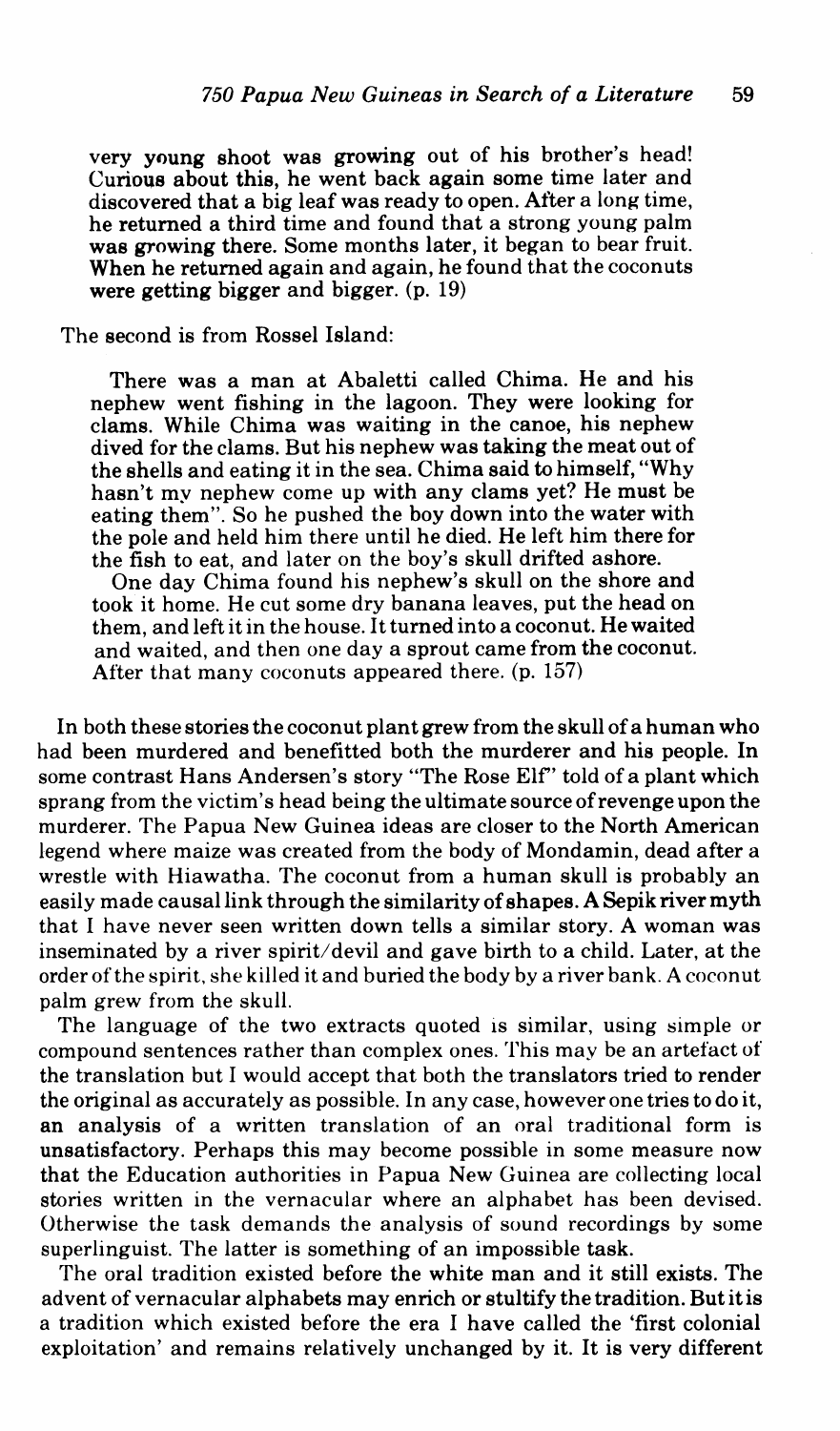from the literature of the second period following World War II when narrow colonialism was swept away and embryonic nationalism began.

The output of this period is not large. Indeed, most of the bulk of it is scattered in "letters" to newspapers and in the duplicated "publications" of secondary schools and tertiary institutions. Two major prose works are excellent examples of the political and literary climate of the second period up to independence. These are *The Crocodile* by Vincent Eri and the autobiography of Michael Somare, *Sana.* Both Eri and Somare received their elementary education before the post World War II expansion and both write in what is effectively their third language. Eri became, and still is, a public servant. Somare, as is well known, began as a public servant and entered politics to become his country's first Prime Minister. Eri has been a first assistant Director of Education, High Commissioner to Australia, and ·is currently the Secretary of Defence. He is regarded by many of the second stage colonialists as having a "chip on the shoulder". His book is a novel, though undoubtedly autobiographical in parts, and relates the story of its hero, Hoiri from his boyhood before the war with Japan through his experiences as a carrier with the allied armies to a period of post-war disillusionment. There is no apparent attempt to romanticise village life-En's narrative has considerable verisimilitude. The descriptions of Hoiri and his family in their relations with the Australian *raj* are from a one-sided viewpoint, not unreasonably, but they do not strain credulity if the reader is familar with the country over a period of years. I would suggest that Hoiri and his group were more than somewhat unfortunate in that they do not meet any official who deals fairly with them by any culture's standards, but all of the incidents related would be possible. Indeed, I have no doubt they did happen, though probably not all to the one victim.

Hoiri's village had been subject to many years of missionary contact before his birth. Eri's description of village life is matter-of-fact. The village had incorporated the intrusion and gone on with living with it. Eri describes a typical morning.

They were mostly married women, young and middle-aged. They too had had their early morning bath, but for a different reason. It was a price they had to pay for the honour of being lawfully married. The unwedded women did not have to prepare meals for their husbands and children-although their full breasts showed that their male visitors frequented their beds at nights.

Just before Councillor Morafeae blew his whistle, Hoiri had heard the chattering of women and the creaking of their cold knees and ankles. They were the "masusa" who had just had babies. Fresh smelling mud over their bodies was meant to take away the odour of motherhood, to cool the milk in their breasts and to soften their nipples. The further away from the village,

At school Hoiri sat crosslegged on the rough palm floor, nursing a heavy heart. Suaea, his aunt, was a lovable woman and near-perfect mother substitute. But it was the presence of his father that made Hoiri feel secure.

Not all the Government officers visiting the village took the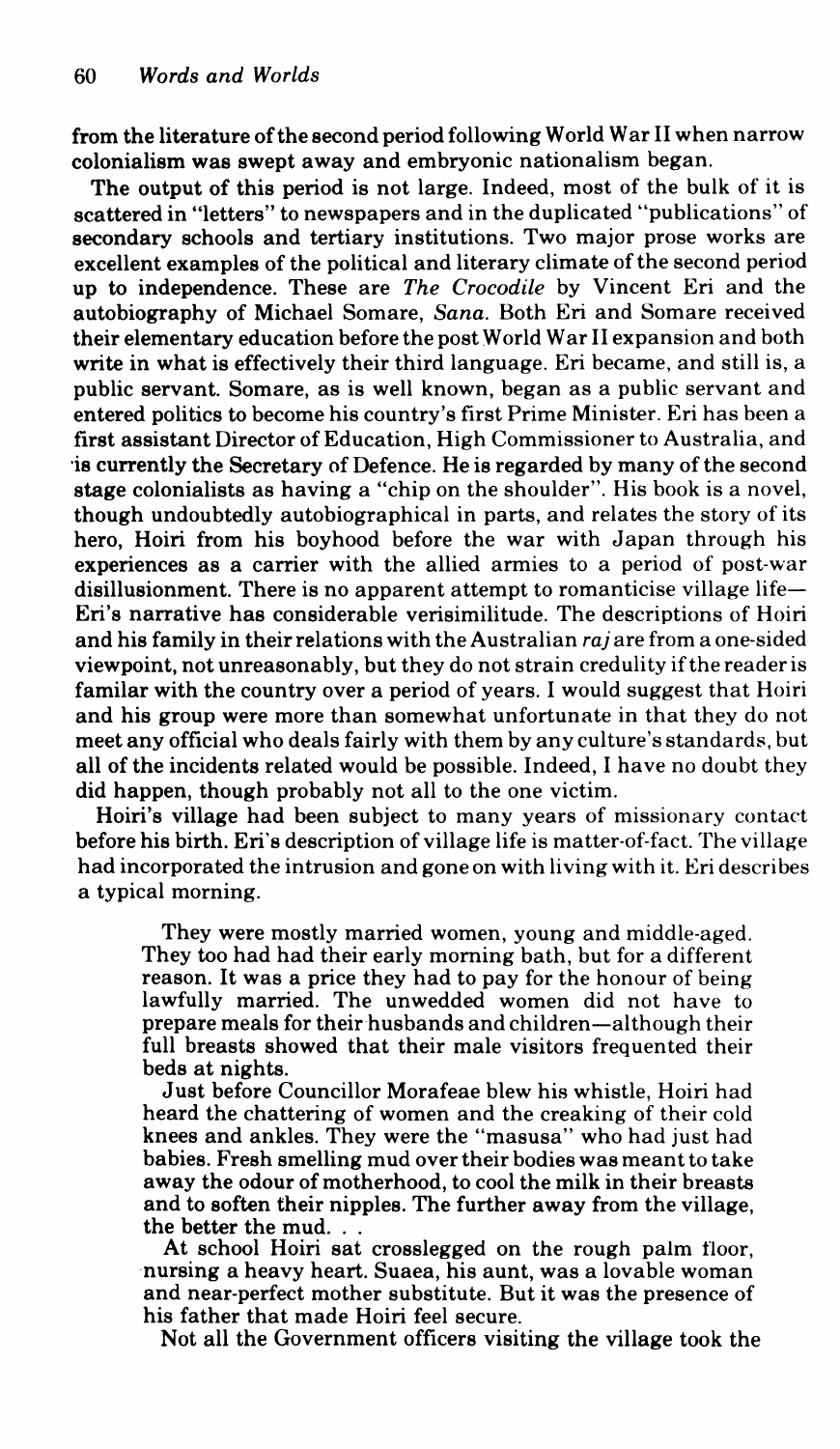trouble to see the schools. Hut nevertheless it was better to be prepared than not. Painstakingly, the teachers shaped and reshaped their blackboard writing as near as they could to that shown in the copy-book. The older male pupils supervised the nose-washing of the younger children at the river; the girls swept the school grounds. (pp. 20,21)

The reader gets the impression that the descriptive narrative is a vehicle for the revelation of the oppression of the Australian *raj.* Hoiri is continually coming into contact with Australians and other Europeans, usually as officials. In his village, in Port Moresby, when he accompanies his father on a trading venture, as a carrier conscripted by the patrol officer and later by ANGAU (the Australian civil administration unit) and finally when he receives his meagre pay and compensation after the end of World War II. This statement may be unfair. The book is about Hoiri and his growth to manhood. Where Hoiri lived and at the time he grew up, contact with and influences by officials of the colonial and missionary powers was inevitably an important part of his life. Yet the loss of Hoiri's young wife to the crocodile, as it is inserted in the novel, really points up the inhumanity, ignorance and arrogance of the young patrol officer who will not release him from his conscripted duty to perform his familial duties to his dead wife; There are also constant minor side references as the narrative unfolds which are not to the Europeans' credit. Consider the following extracts:

### (In the village)

You've only got to go to the patrol post or the big Government station to see what people mean by 'European sleep'. The policemen, the clerks, the prisoners, and all the workers start work at eight o'clock when the conch-shell or the bugle blows. The Europeans usually arrive a little ahead of the morning tea; it takes a long time for the little teapots to run dry. (p. 21)

#### (In Port Moresby)

A loose-fleshed, middle-aged white woman leaned lazily over the counter, eyeing the trio suspiciously. With the same hawklike gaze she spied upon the other native shoppers.

'Yes, boy, what do you want?' she asked Aravape in a gruff voice. This set Aravape in a frenzy. He tried to communicate **this** to Sevese with his stiff arm gestures and frowning looks. The shop assistant's fat fingers began to tap the seconds away. 'Come on, what is it you want?' she said after five taps. 'I haven't got time to be waiting while you boys think.' The sudden release of energy set Sevese's pointer-finger towards the roll of canvas, narrowly missing his relative's eyes. 'Five pounds,' she said stretching the palm of her hand out. Her fingers started tapping again as Sevese counted the money. Aravape and Hoiri helped too, just to stop those stubby fingers from tapping.

'Here, Sinabada,' Aravape said, turning toward the counter with the money in the palms of his both hands. 'Parentless woman!' he cursed, when he realised what the woman had done. 'She made us hurry as if she had many buyers for the same roll of canvas. Now a white man shopper has come in and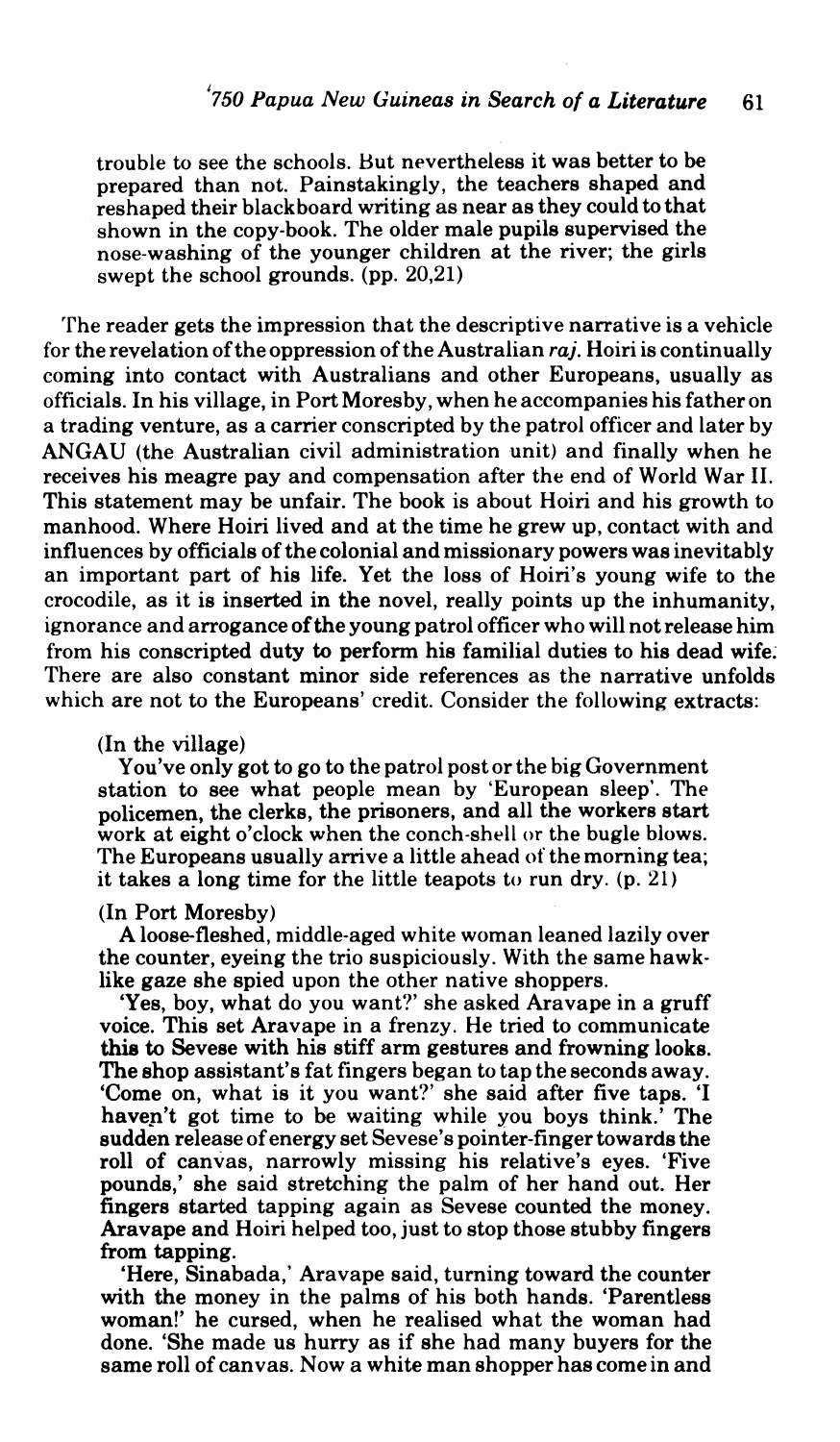she has gone over to serve him just like his money is more valuable then ours. And look at that Orokaiva who has heen waiting to be served. She went straight past him as if he wasn't there.' (p. 45)

Incidents of this nature occur whenever Hoiri comes in contact with Europeans. They are almost 'throwaway lines' compared with the force of these that follow. The first takes place when Hoiri 's wife is taken hy the crocodile and his relatives chase the patrol to fetch him back to his religious and tribal duties. John Smith, the patrol officer. has already been the hutt of a number of incidents like the two quoted above, so we are prepared for what follows:

'That's not true. You want the whole patrol called off. Yes, that's what it is. And how cunning. You pick the right moment when I am drunk. I must say I wasn't wrong thinking you were a cunning bastard.' He laughed in mockery.

'No sar. Story he true. This here people he come from the village bring bad news.'

'If it is true-so what? What's that got to do with me?'

'I ask you sar, more better Hoiri and Meraveka he go to village look for crocodile.'

It was too much to ask of John Smith. Releasing one of his carriers was too much to ask, but the idea of losing two was too ridiculous to even think about. It would throw several months of planning into confusion, a thought he wouldn't bear. What did it matter if one woman was eaten by a crocodile? So much the better! At least it was one less mouth to feed. But the work of the Government must go on unhindered. The people were the Government's children and therefore his children. It was his job to see that they did not make unnecessary requests or that they did not make major issues out of minor ones. Whatever happened, the interest of the Government must come first. (p. 100)

The second is a wartime incident. Hoiri and his friends are employed as conscripted labour by ANGAU and paid very poorly indeed. Camped with the allied armies they make and sell souvenirs to the soldiers. Hoiri amasses  $£50$ , a considerable fortune at the time. About to be returned to their village, the armies are inspected by ANGAU officials. The following description speaks for itself:

Hoiri emptied his pockets. Then Mr. Hill's eyes fell on the small bag. 'What's in there?'

At school Hoiri's catechist had often said that telling lies was a sin against God. But he had not been told what happens when a lie is told for a good reason. Maybe that, too, was a sinperhaps a less serious sin; there wasn't time to think out the whole matter. He decided on telling the truth rather than a very good lie. The man facing him would only have to snatch the cloth bag to find out what was in it.

'It's my money, sir'.

'What? Don't give me that rubbish!' Mr. Hill nodded. 'So,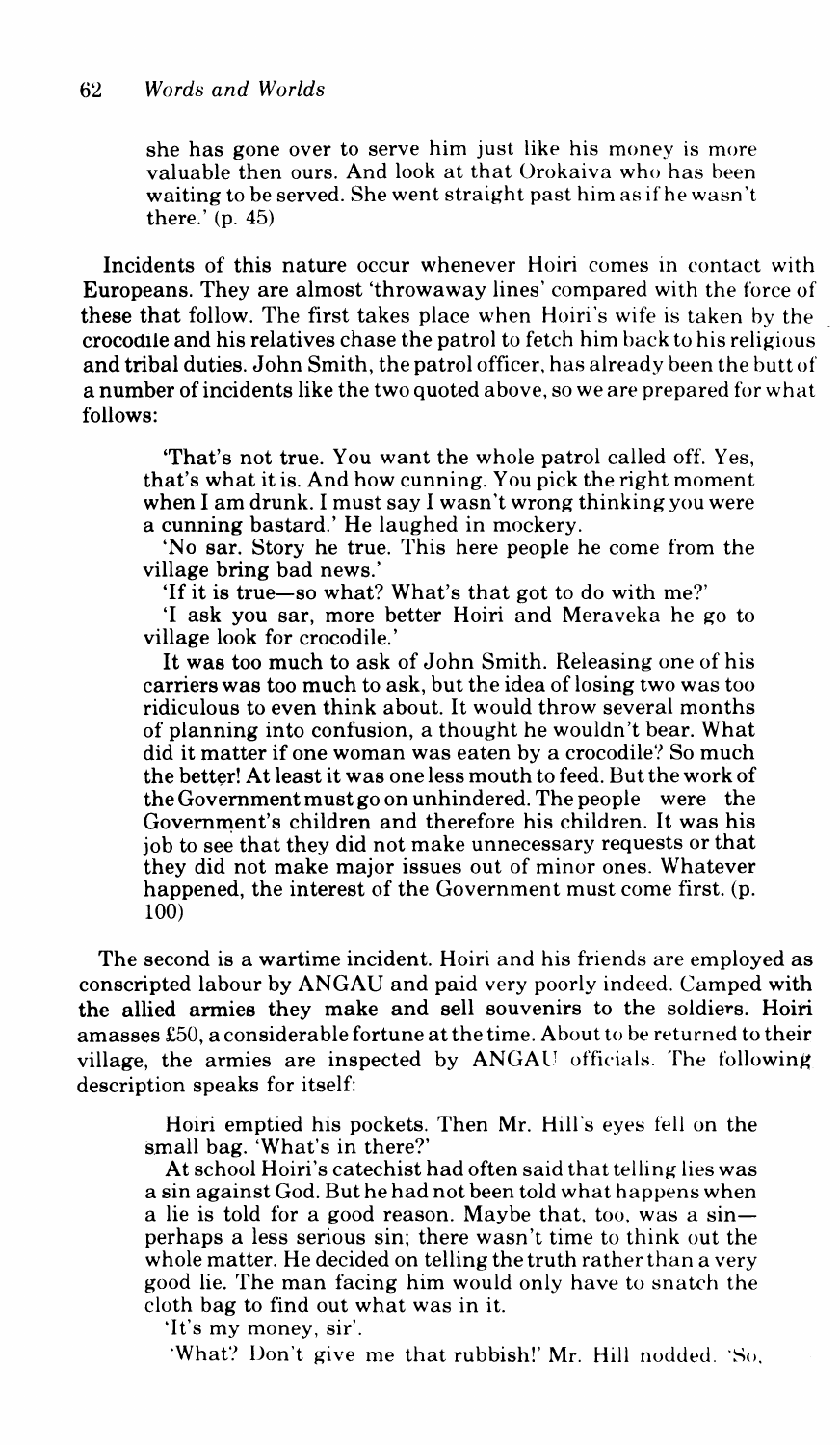you're going to make it difficult for me-as if I haven't sweated enough for one morning-are you?' He stood back, pushed the hat away from his forehead and placed both hands on his hips. 'Since when did you get paid? As far as I know, none of you were paid any time.' He ground his teeth as he said, 'Just tell me vou stole the money and you won't be in trouble.'

'Sir, I made canoes and bows and arrows. So did other carriers present here. I got this money from the American soldiers who bought what I made.'

'You certainly are a clever one to cook up a tale like that.' With that Mr. Hill snatched the bag of money from Hoiri's hands and put it into his own pocket. (p. 169)

The third extract is indeed the last paragraph of *The Crocodile.* Hoiri has returned to his village, his profit from his industry stolen by the ANGAU official, his reward in legal ways amounting to eleven pounds, his wife dead and his dillusionment and confusion complete. We are prepared for the final injustice which heralds the second age of exploitation. The war with Japan over. The colonial war goes on:

He felt cold in his heart and incredibly lonely. His life seemed a confused mess. He was insensitive to the noisy shouting of the people around him. In a flash he saw in front of his eyes all the wasted years of carrying the white man's cargo. He knew that the white man, with all his wisdom and power, could not help him to get his wife back. He did not see the policeman striding up to him and he was only vaguely aware of the hot rusty grip of the handcuffs around his wrists. As he started walking, he felt the square shape of the bank book in his pocket. 'Maybe this money will send Sevese to the white man's school, maybe he will grow up to understand the things that baffle me,' he thought numbly, as he was led back to the office he had wished never again to see. (p. 180)

I have said that I find all these incidents credible in themselves even ifnof as misfortunes happening to the same character. The political impact of Eri's book rested on the credibility of the incidents not the coincidence of the continuity of the victim. It was easy for the Papuans and New Guineans in minor Government jobs on wage scales very different from Europeans performing similar jobs and debarred from the European amenities to identify with Hoiri and feel that he had voiced their grievances. The appearance ofEri's book was followed by short stories with a similar theme appearing in student publications such as those from Goroka Teachers' College. However, five years later a Papua New Guinean became the leader of his independent country. Those who might have followed Eri lost their *cause celebre.* Perhaps the New Zealanders had been right, at least in the area ofliterature. Five years may seem time enough for other social criticism to appear in novel form but we must not forget the outstanding effort required to write a publishable novel in England when the author has had limited educational opportunities and is a member of a socially and economically inferior group. Eri's book will remain as the only represen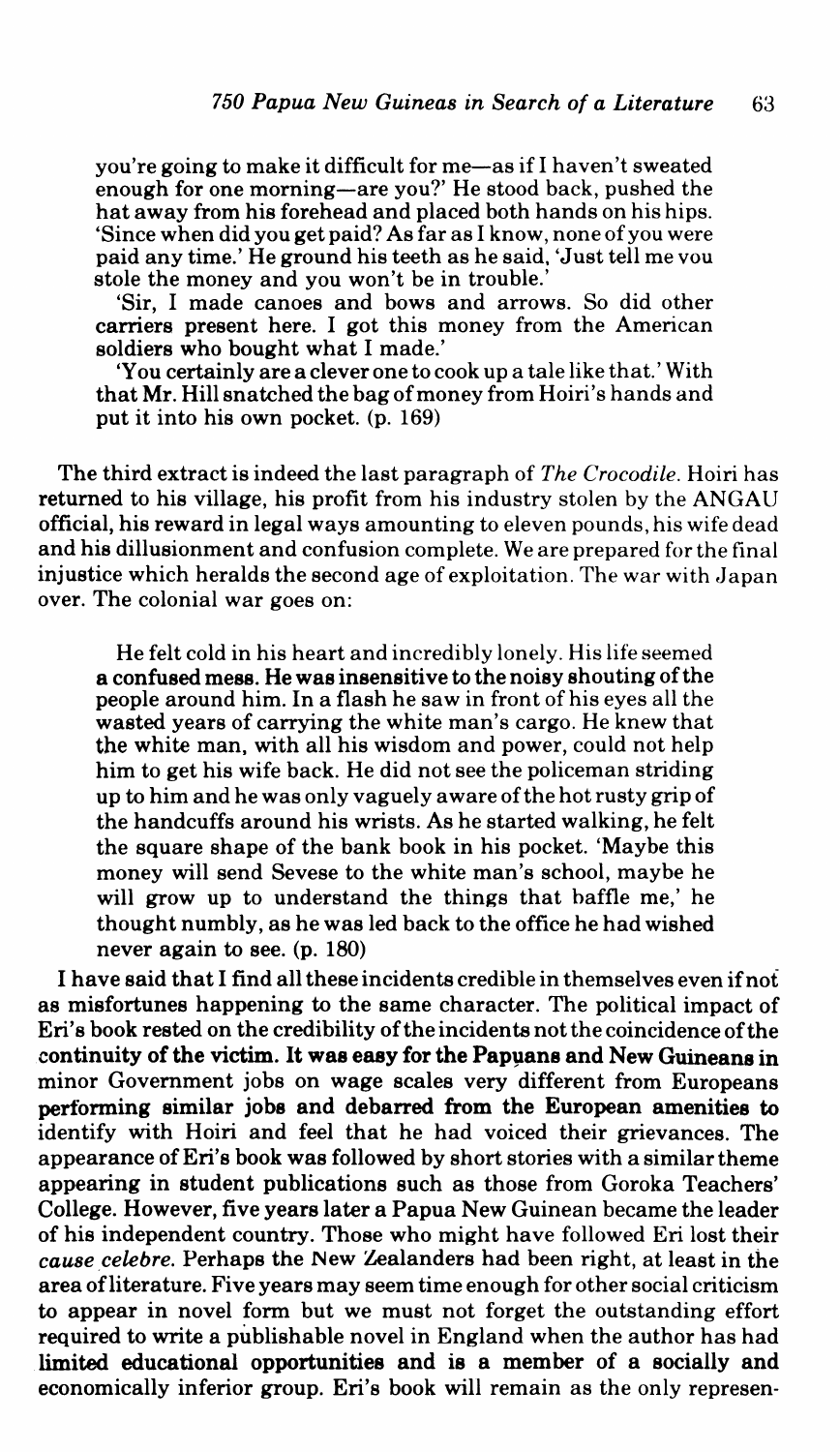tative of its class.

If *The Crocodile* represents the Papua New Guinean militant (or at least potentially so) *Sana* is the Papua New Guinean triumphant ifl may borrow from the language of the missionaries. In style, language and tone the two books are very different. It is difficult to say whether this represents different editorial influences, the fact that Somare was a professional journalist, or a possible choice by Eri of a style he considered appropriate to Hoiri in telling his story. Where Eri's style is simple, Somare's is confident and more polished. Where Eri's descriptions of village life seem to have a perspective from within the village, Somare's descriptions seem to come from outside. *The Crocodile* is from the personal viewpoint of Hoiri and his experience is limited as is his power. *Sana* is expansive, general and gives the impression of an author confident in his position giving a balanced view in hindsight of great events. Which of course the book does. Whatever else, *Sana* is, it is the story of the political manoeuvering of the politicians who took independence and power for their countrymen in 1975.

In an extract typical of Somare's description of village life in his childhood, he is looking back on it. Eri in the first passage quoted is still inside his village but *The Crocodile* does not purport to be autobiography. Hoiri/Eri is still travelling. Somare has arrived.

We spent whole days fishing. We boys went out in groups to sit on the beach and roast the fish we had caught. Sitting on the beach and resting after our meal we often held drawing competitions. Each boy would draw his 'muntai' designs into the sand. He might draw his canoe marks or the marks his clan<br>used on their paddles and spears. No one had as yet taught us how to draw these marks, but we watched the old men at work and copied them as best we could. Girls would draw their tattoo marks. Then we decided who was the best artist.

Although very different in so may respects, *Sana* makes many points about the effects of European influence which are of the same kind as those made by Eri in the opposite part of mainland Papua New Guinea. Somare is dealing with a later time and he does so in a less personal way. The missionaries rather than the *raj* are the main target for Somare's ire.

The missionaries who tried to destroy our culture never properly understood our system of values. They considered all our customs evil and pagan. They forbade the blowing of flutes and the dancing of masks. They pushed the *haus tambaran* out of our village squares and built their churches there instead. They did not understand that the *haus tambaran* contained the very spirits that motivated our people. (p. 13)

Those who had been to mission schools usually isolated themselves when they returned to their village. When I came home on leave and saw the missionaries attacking our culture, I felt more closely drawn to my own people. I became incensed when I saw a missionary breaking some of our sacred flutes. This was the first time that I had ever opposed a white man. I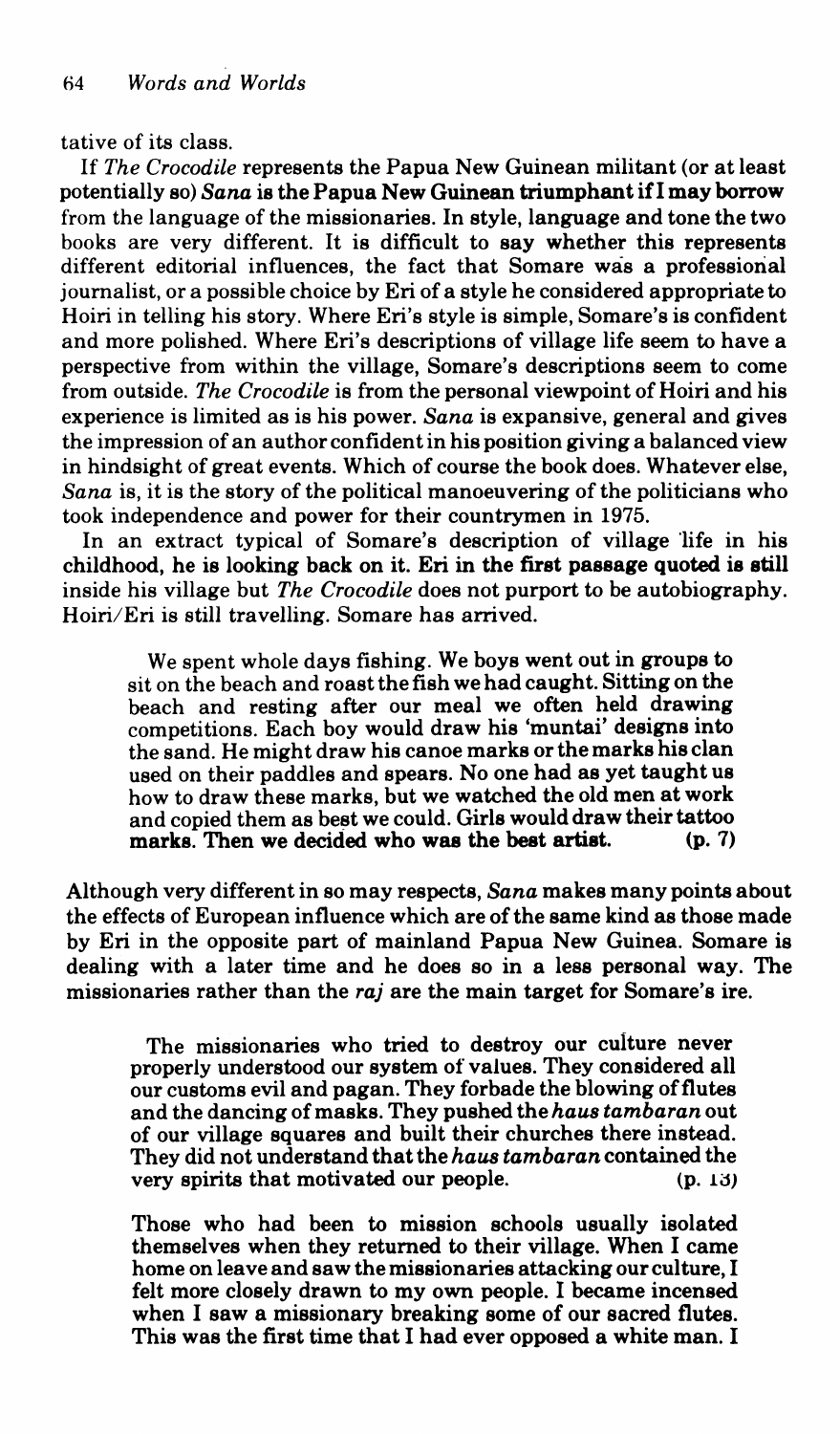cried out angrily, 'Who do you think you are'? What makes you think you can come here and do that to us!' It was on this occasion that I learned to respect the old priest, Wino. He was the one who put up the strongest resistance to this destruction. I said to him 'You protect these objects. Look after them, for one day you will have to hand them down to me'. (p. 41)

*As* Somare develops his narrative, other sources of friction appear.

If civil servants had kept entirely out of politics, the country would have been without leadership. Every time I was brought up for questioning, and my boss said to me, 'Why do you do this when you know it is against the rules?' I answered, 'Because there is injustice in this country'.

Adverse reports were building up in my personal file. I realized that I would not receive any promotion in this job. In 1965 I applied for a scholarship to Administrative College to improve my education. (p. 44)

These organizations became very active when C. E. Barnes, the minister for territories, announced the freezing of all local salaries. The argument was that Papua New Guineans should be given salaries that were compatible with what the country could afford. Accordingly, when new appointments to the public service were made, local officers would receive smaller salaries-one half or even less than their expatriate counter-<br>parts who were doing the same job. Those of us who were already employed were to have our salaries frozen so that, even<br>if we were promoted, our salaries would stay the same. This new<br>rule angered all of us. It was typical of the high-handed manner<br>of the colonial government th other single issue that made Papua New Guineans more aware<br>of the injustices of colonialism.  $(p. 43)$ of the injustices of colonialism.

The first fifty pages of *Sana* are more autobiographical than political. From the fifth chapter, 'Leader of the Opposition Pangu pati' Somare's history *is* virtually the political history of the country from 1967 to 1975. It is a story of deals and compromises, of alliances and defeats. There were two serious challenges to the infant coalition, trying to rule and learn to rule. The Gazelle Peninsula land problem and Bougainville copper almost wrecked the fragile "home rule" government before independence. Somare and his helpers literally balanced a see-saw of shifting alliances to calm the dissidents. Politics was Somare's life and Somare's life was Papua New Guinea politics. In his antepenultimate chapter, Somare says 'I soon realized that I was no longer master of my own time and that my scope for a eeparate private life was drastically reduced' (p. 95, Somare as Chief Minister).

Even on the eve of independence Somare and his supporters were confronted with 'Papua alone' movement (Papua Besena). Fortunately it was 'a real anticlimax'. The book ends on a confident note.